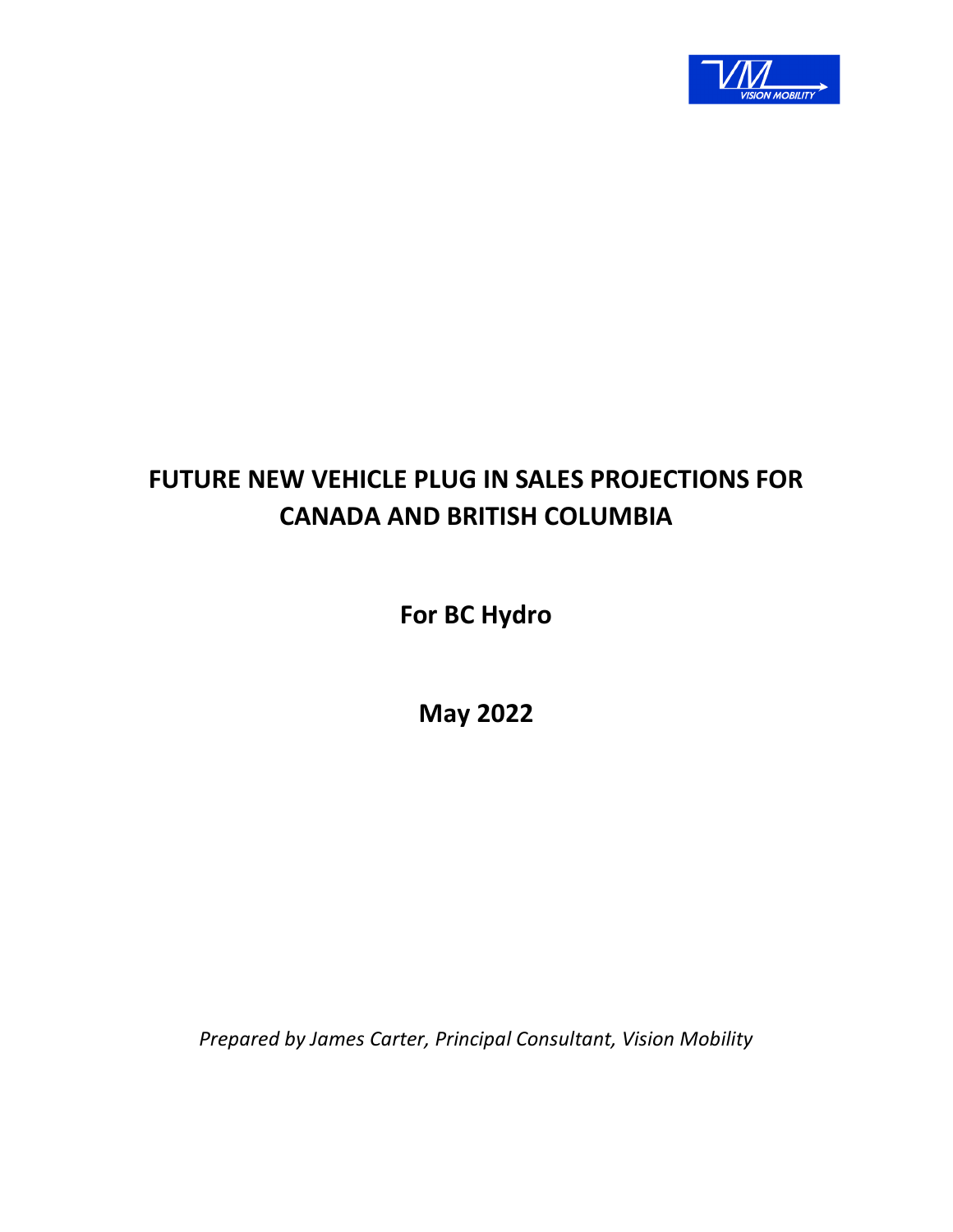

## **Introduction**

Electric Vehicle and Plug In Hybrid sales are growing rapidly around the world as buyer interest quickly gains and governments incentivize infrastructure and vehicle sales to grow demand. Canada and British Columbia are no exception, with British Columbia leading North America's plug in sales mix by state / province in 2021.

Driven by a growing environmental awareness, higher oil prices, geopolitical instability, company and investor ESG focus, growing model availability and increasing consumer consideration of EVs, plug in growth will continue to be strong.

This study seeks to quantify and forecast both Canada and British Columbia volumes and market share through to 2026.

#### **Methodology and Assumptions**

- 1. Sales and market share data sourced for new car volumes for Canada and British Columbia (source: StatsCan)
- 2. Total British Columbia total new car sales mix of Canada was assumed to remain stable at 11.2% from now through to 2026, which is the average mix from 2015 to 2021. This mix has remained stable other this time.
- 3. The Canadian FY total market new vehicle sales was established out to 2025. Major assumption is that volumes will return towards natural 2 million units per year which is 2014 to 2019 average as parts supply constraints on the industry begin to lift. Implicit in this assumption is that supply will remain relatively tight vs demand. This means that most vehicles will continue to sell at or near MSRP, with relatively few vehicles sold being purchased from dealer stock.
- 4. Plug In Market share volume sourced (Sources: Stats Can and BC EMLI)
- 5. Battery Electric Vehicles represented 67.1% of plug in sales in 2021 in Canada, and it is assumed that a 2 to 1 BEV to PHEV mix will continue moving forward (Source: Stats Can)
- 6. Market Share CAGR to date was studied for both Canada and British Columbia were established and compared to leading EV markets such as Norway and UK. This included CAGR rate reduction at 30%, 50% and 70% of total mix, in line with traditional "S curve" market adoption for new technologies and Norway experience.
- 7. A major volume assumption is that the battery supply chain globally will continue to develop and grow, though demand is still likely to exceed supply in 2026 as new mines and mineral processing sites develop.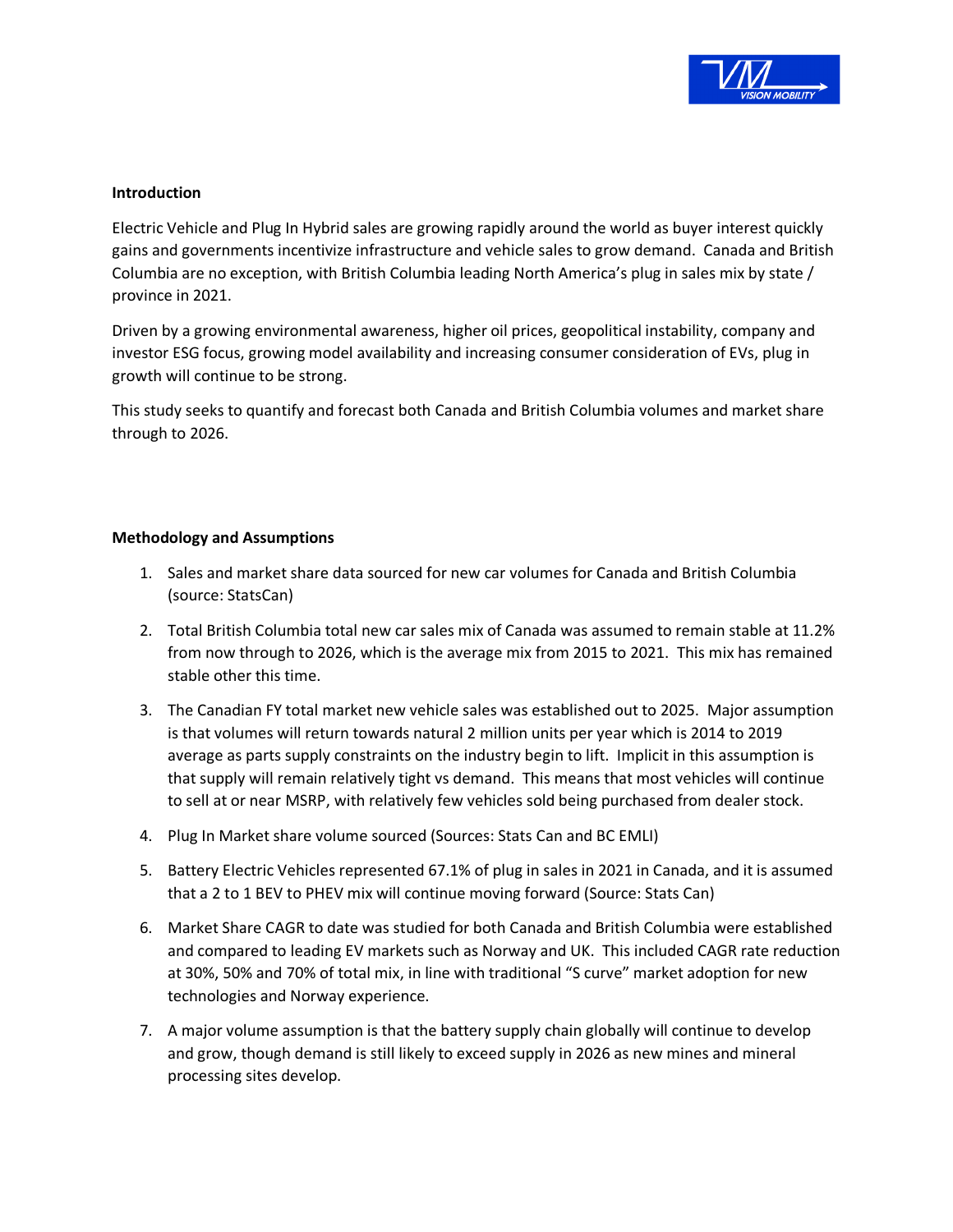

## **CANADA**



## CANADA Plug In volumes – Actual and Forecast

|                           | 2016  | 2017  | 2018  | 2019  | 2020  | 2021    | 20221  | 2023f  | 2024f     | 20251                    | 2026f  |
|---------------------------|-------|-------|-------|-------|-------|---------|--------|--------|-----------|--------------------------|--------|
| Plug II<br>e Market Share | J.5%  | .9%   | ⁄ם ר  | ∠.8%  | 3.4%  | $5.1\%$ | 7.0%   | 3%.    | .0%<br>12 | 17.0%<br>--------------- | 22.0%  |
| Plug in<br>⊧Volumes       | 10838 | 19645 | 44175 | 56165 | 54353 | 86032   | 108500 | 161500 | 240500    | 340000                   | 462000 |

By 2026, Vision Mobility is forecasting that Canada will achieve 22% EV market share, up from 5.1% in 2021. This represents a volume increase from approximately 86,000 units in 2021 to over 460,000 by 2026.

This will be driven by the introduction of new models, particularly pickup truck EV variants of the top 3 selling models in Canada the Ford F-150, Dodge RAM and Chevrolet Silverado / GMC Sierra. New family friendly SUVs from major OEMs will continue to be launched as well.

It is likely that plug in growth in Canada will be marginally ahead of the US, but continue to lag behind Europe.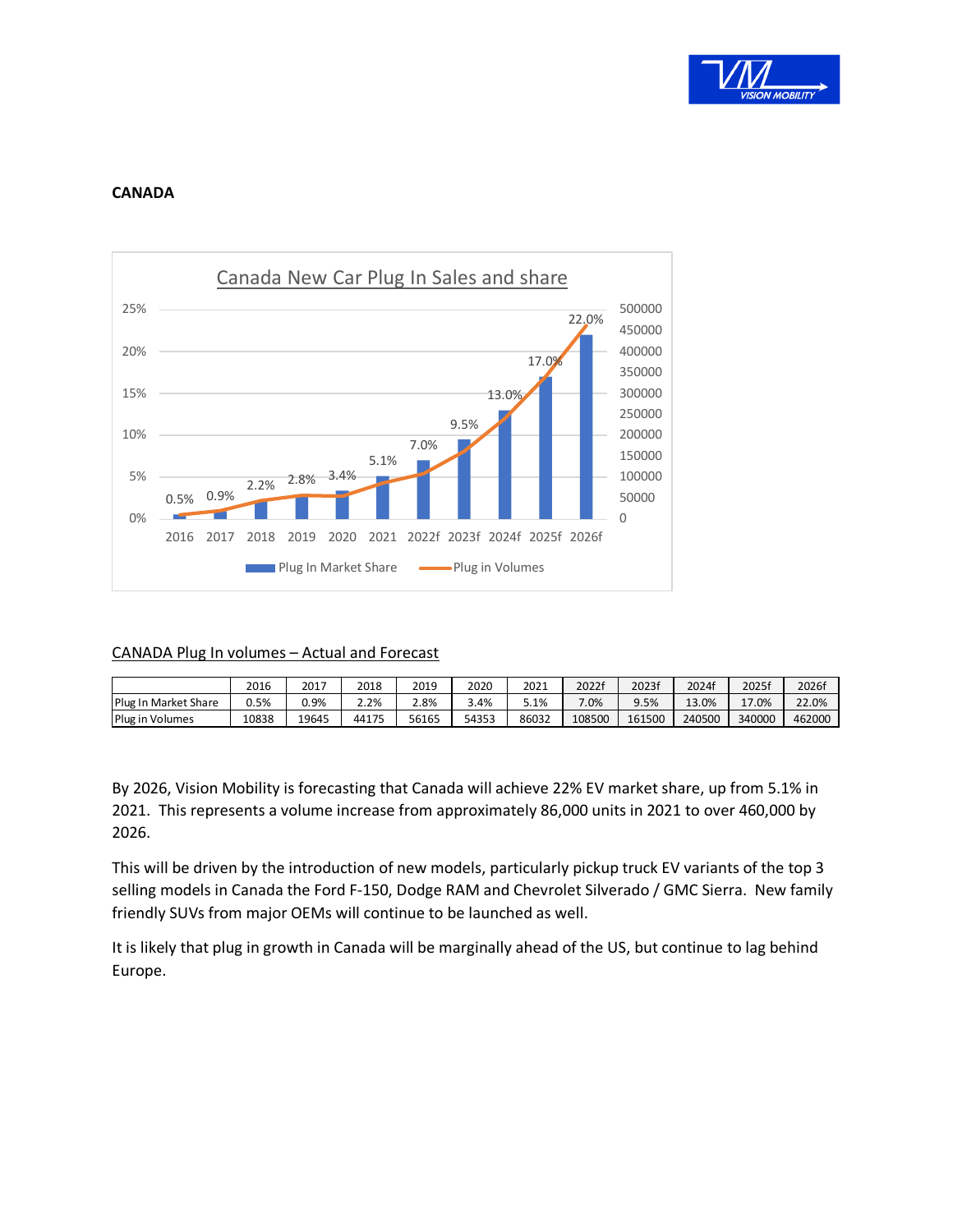

## **British Columbia**



#### British Columbia Plug In volumes – Actual and Forecast

|                           | 2016 | 2017 | 2018   | 2019  | 2020    | 2021          | 2022f | 2023f | 2024f | 2025f | 2026f  |
|---------------------------|------|------|--------|-------|---------|---------------|-------|-------|-------|-------|--------|
| Plug In<br>n Market Share | 1.0% | 5%   | $.1\%$ | .7%   | $9.4\%$ | .0%<br>ີ<br>. | 17.5% | 24.0% | 32.0% | 40.0% | 50.0%  |
| Plug in<br>າ Volumes      | 2210 | 3556 | 9359   | 18795 | 16863   | 25816         | 30486 | 45856 | 66536 | 89913 | 118011 |

Compared to overall EV adoption in Canada, supportive government incentives, mandates and infrastructure development, together with strong demand for EVs by British Columbians, will continue to strongly drive volumes well ahead of the national average. Our forecast is that British Columbia will continue to remain around 25% of new plug in volumes in Canada in 2026, and remain the leader in plug in sales mix across the nation.